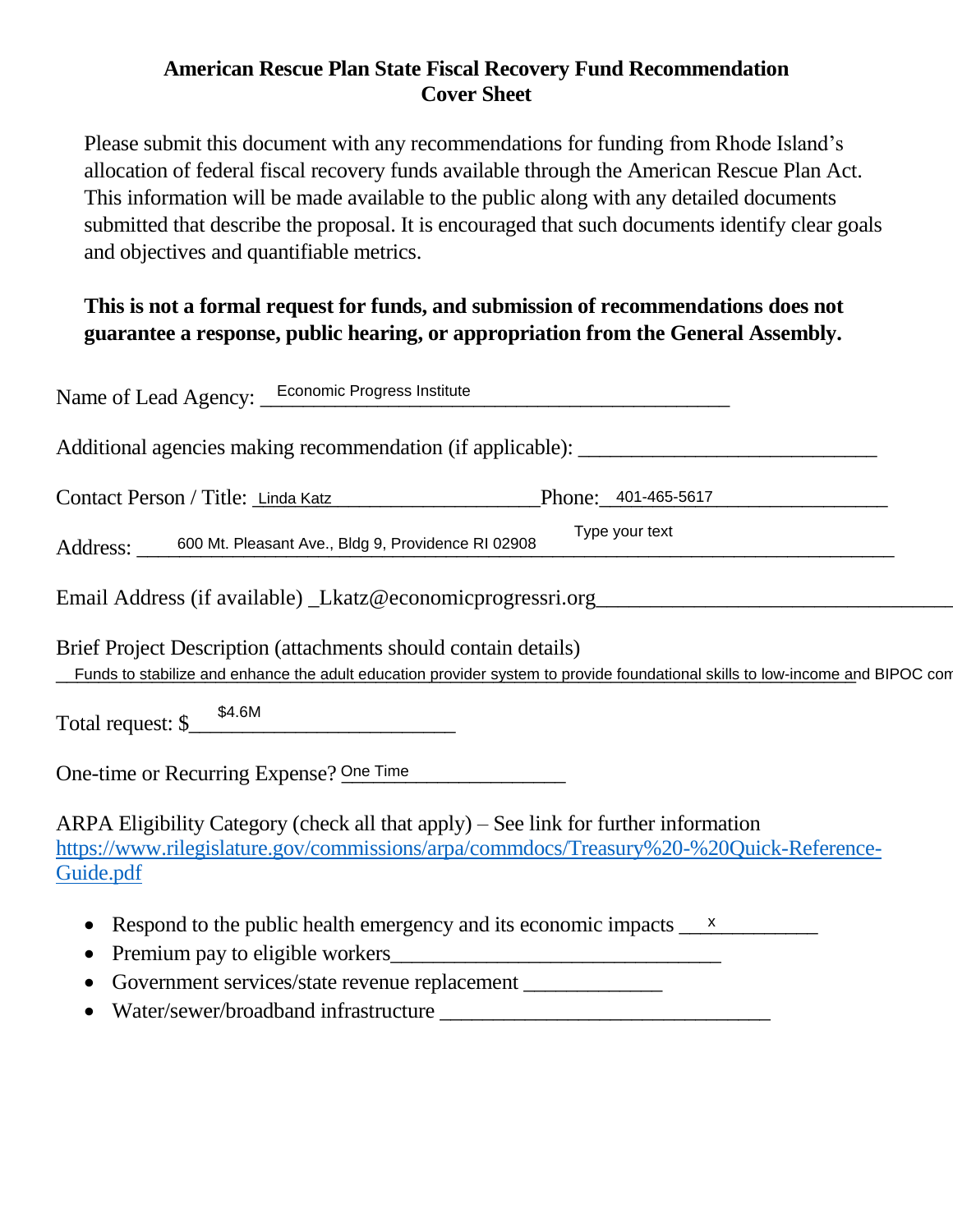### Submitted to the House ARPA Portal

#### May 7, 2022

Request for \$4.6M in ARPA funds to strengthen access to foundational work-force skills for adults.

The statewide network of Adult Education programs administered by the RI Department of Elementary and Secondary Education (RIDE) is the infrastructure that provides critical foundational services (literacy, numeracy, English language services, digital literacy) for thousands of Rhode Islanders who have basic work-force skills gaps. Adult Education participation puts lower skilled adults on pathways to familysustaining wages and develops the skilled workforce that employers seek.

### **The need for access to foundational skills is profound:**

- *By 2025, at least 70 percent of jobs in Rhode Island* will require some postsecondary education (degree, apprenticeship, industry-recognized credential, or license).
- **68,000 working-age adults** in Rhode Island do not have a high school credential
- *31,250 adult Rhode islanders* have limited English proficiency

The 20 RIDE-funded Adult Education programs located around the state provide academic skill development at or below high school level (including GED preparation), ESOL, workforce preparation, digital literacy skills development, workforce development and job training, GED testing and citizenship preparation. Most also receive funding through the Governor's Workforce Board and braid funding to support occupational training developed in response to employer need. In 2021, 42% of participants were employed, 51.6% were unemployed and 5.9% were not in the labor force.

The Adult Education system is a vital part of the state's workforce development system. Providers offer pre-apprenticeship programs that put adults on a path to apprenticeships that lead to well-paying jobs. They partner with businesses to train individuals for available jobs, such as partnering with nursing facilities and home care providers to train CNAs, and then provide career advancement training for those workers. Adults interested in attending CCRI or particular training programs are connected with those opportunities. As businesses funded through "Real Jobs" seek to help incumbent workers improve their English language skills, digital literacy or other foundational skills, they turn to the network of Adult Education providers to meet this need.

The Adult Education network also is an important part of the K-12 educational system, serving students who are not staying in the classroom until graduation and have Alternative Learning Plans to ensure they receive a high school equivalency diploma. These students attend GED and other programs at Adult Education providers.

#### **Programs need additional funding to meet demand:**